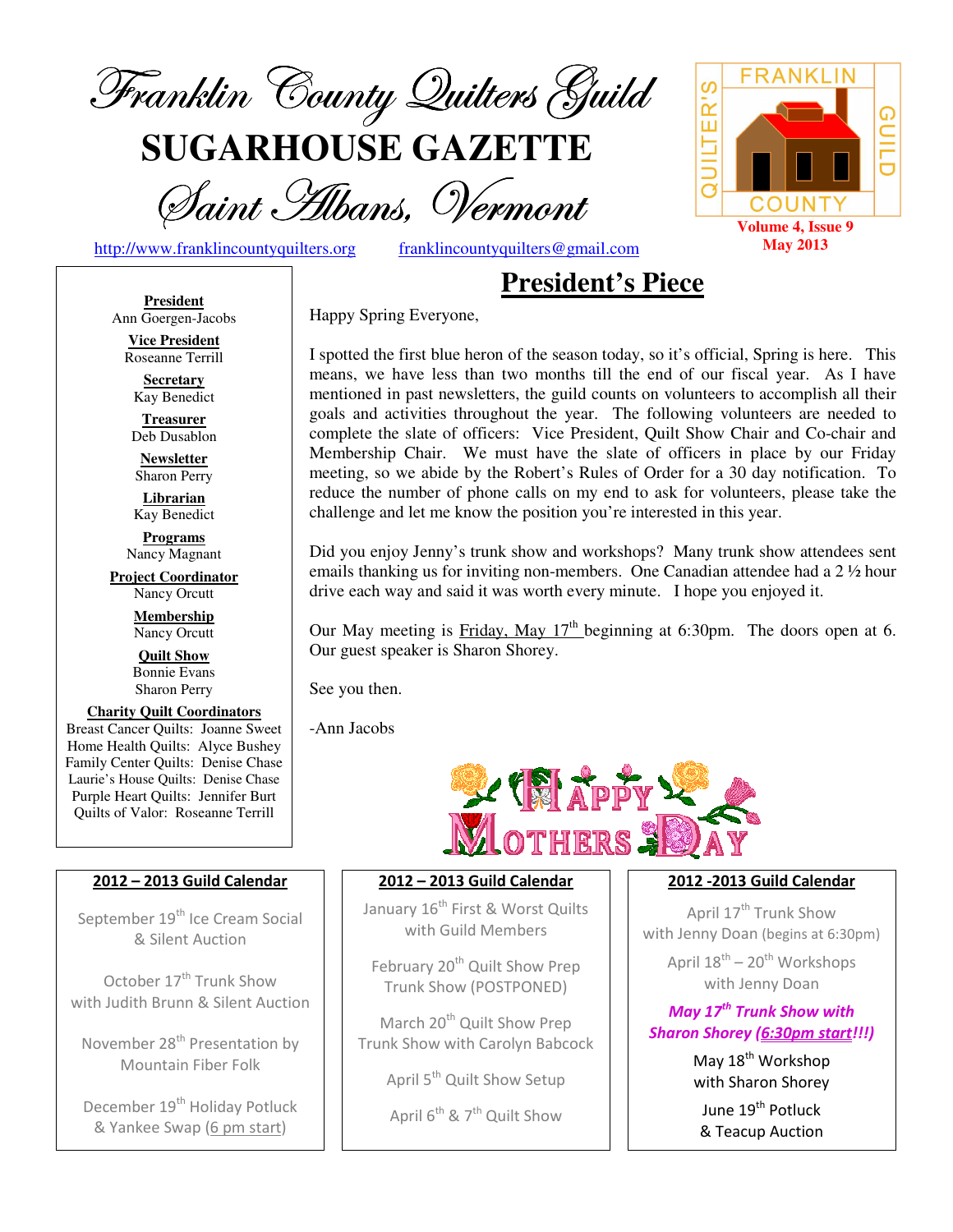…Bring May Flowers …Bring May Flowers



#### **MAY MEETING FEATURES SHARON SHOREY TRUNK SHOW**

Thinking that variety is the spice of life the May program should add a little spice. After Jenny Doan's fantastic program feature jelly rolls, layer cakes, and charm packs to make quick large quilts we will see a definite change of pace with Sharon Shorey and her paper-pieced miniatures. Sharon Shorey's trunk show is titled *Miniatures through the Years.* Her show will include a lecture about mini-quilts with an opportunity for questions and answers.

Sharon Shorey is a Vermont quilter who lives in Bennington and is active in the Quiet Valley Quilters guild. Nancy Orcutt says that she comes by quilting naturally as her mother is also a quilter. Sharon is in charge of demonstrations at the Bennington Quilt Fest, the guild's annual fall show and has used her talents as a teacher both days of the Quilt Fest. Closer by, we can look for her quilt entry at the 2013 Vermont Quilt Festival in Essex Junction.

**Please note the date change for the May meeting. For our speaker's convenience we have moved the meeting date to Friday, May 17th .** On Saturday, the  $18<sup>th</sup>$ , Sharon Shorey will teach a fullday workshop on paper-piecing a four block minisampler quilt. The workshop is currently filled but there is no one on the waiting list.

#### **NOMINATING COMMITTEE NEEDS YOU!!! By Ann Jacobs**

Volunteers are needed NOW to co-chair the committee to select the 2013-2014 slate of officers. The slate of officers needs to be in place by the May meeting, so the required 30-day notification is met before we vote at the June meeting. Send me an email, ann.goergen-jacobs@ge.com, saying you'll volunteer.

Just a side note to the members: Consider participating as a member of the board. It is an opportunity to make friends and really grow as a human being. The first few meetings as President, I rehearsed exactly what I was going to say at the meeting during the drive in. Within 2-3 months, you STOPPED scaring me!!! Since that time, I have recognized the impact both personally and professionally. Take the challenge and volunteer!!

# MEMORIAL DAY



**REMEMBER THE** Fallen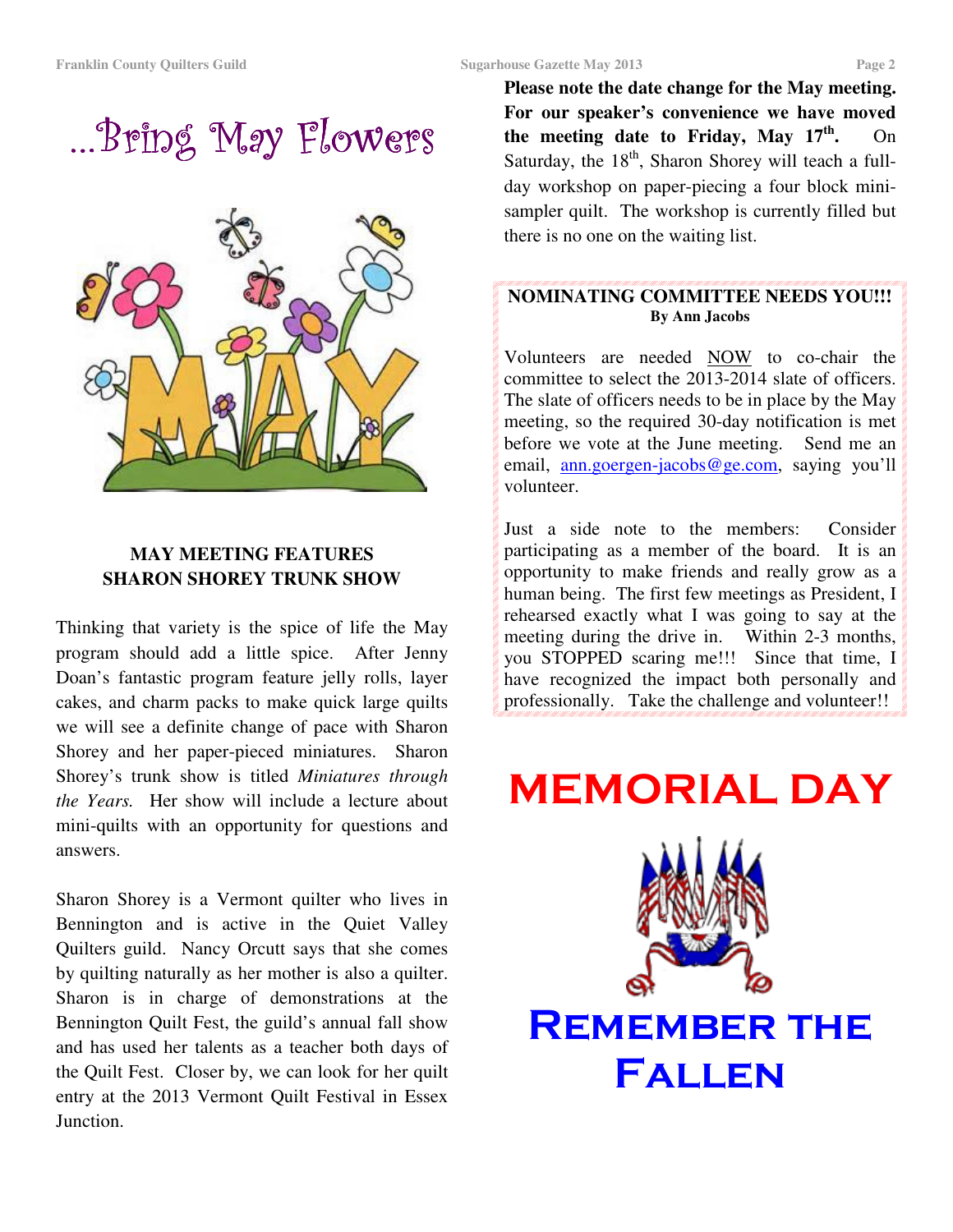#### **AN UPDATED MAY 2013 TREASURER'S REPORT WAS NOT AVAILABLE IN TIME FOR PUBLICATION IN THIS NEWSLETTER.**

#### **DEB DUSABLON WILL PROVIDE UPDATED NUMBERS AT THE MEETING.**

**Just in time for berry season and summer parties…**

#### **TRIPLE BERRY TRIFLE**

Created by Sharon Perry. This dessert is very decadent, yet fat-free!

**Weight Watchers POINTS PLUS**® Value: 5 **Preparation Time: 135 min** Servings: 16 (1 cup for each serving) Cooking Time: 0 min

8 oz fat-free cream cheese, room temperature 1 cup powdered sugar 2 packages pudding, cheesecake flavor, fat free, sugar free 3 1/2 cup(s) fat-free skim milk 1 cup(s) light artificially sweetened fat-free vanilla or lemon yogurt 12 oz angel food cake, cut into 1" cubes (can buy at Hannaford) 4 1/2 cup(s) strawberries, hull & slice all but 12 berries\* 3 1/2 cup(s) raspberries\* 3 1/2 cup(s) blueberries\* 8 oz Cool Whip Free Whipped Topping

Set aside ½ cup blueberries, ½ cup raspberries and 12 whole strawberries for garnish. In a large mixing bowl, whip cream cheese and powdered sugar together. Slowly add milk, scraping bowl frequently. Slowly add pudding mix, scraping bowl frequently. Add vanilla yogurt. Whip for 1 minute. Cover and put in refrigerator for 2 hours.

Using a trifle dish or glass bowl\*\*, begin with a layer of cake cubes (about 4 1/2

cups), followed by 1 cup blueberries, 1 cup raspberries and 1 cup strawberries, followed by a layer of 3 cups pudding. Repeat the order for a second round. Make a top layer using 1 cup blueberries, 1 cup raspberries and 1 cup strawberries. Spread Cool Whip on top. Garnish with remaining berries. With a red, white and blue top, this makes a perfect summer dessert for the patriotic holidays.

\*You can use any in-season fruit. If you use fruit which will discolor such as bananas or peaches, I would suggest soaking them in unsweetened pineapple juice for a few minutes to prevent the discoloration. I keep a carton of 6-oz cans of pineapple juice in my pantry just for this purpose. \*\*The bowl I use measures 8.5 inches in diameter and 5 inches deep. This bowl is filled to the very top with the trifle.

#### QUILT TIPS

- Check greeting cards for great pictures of future applique quilts!

- Use a glue stick to position applique pieces and while paper piecing. It doesn't displace the fabric or get in the way like pins can.

- When basting your quilt, leave the thread attached to spool after threading your needle, thus eliminating all that cutting and threading.

> Deadline for articles for next newsletter: Wednesday, May 29<sup>th</sup>, 2013

Please email articles to Sharon Perry, vtquilter@gmail.com, or mail to PO Box 517, Montgomery Center VT 05471

 Level of Difficulty: Easy Ingredients: Course: Desserts